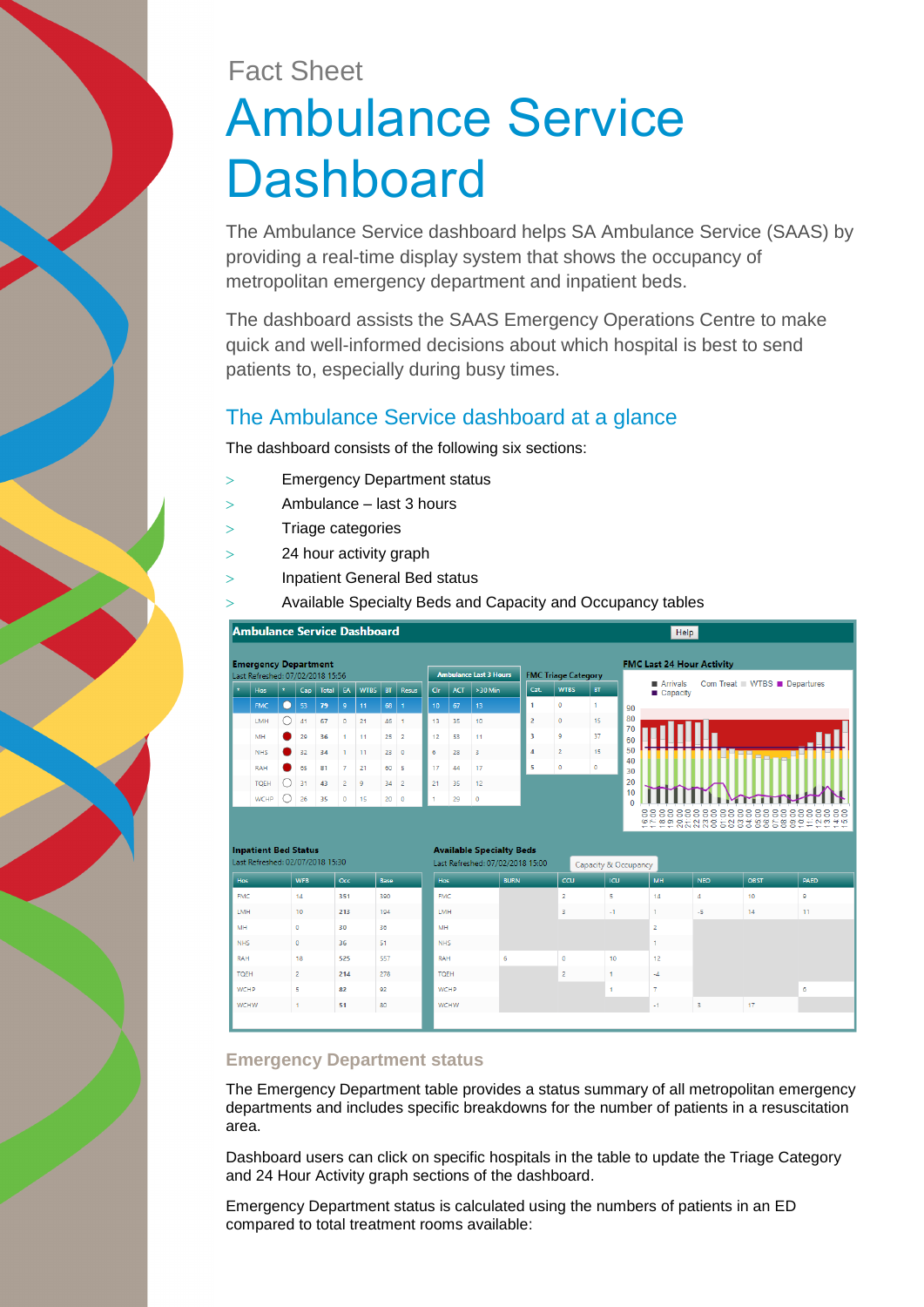- green means the emergency department has at least 20% of its treatment rooms available
- amber means between 5% to 20% of the emergency department's treatment rooms are available
- red means 5% of the emergency department's treatment rooms are available
- white means that all of the emergency department treatment rooms are currently being used.

All hospitals have processes in place to ensure they can continue to function safely and effectively during periods of high demand.

All patients presenting at an emergency department are triaged and seen as quickly as possible, depending on the treatment they need.

#### **Ambulance – last three hours**

This table displays ambulance statistics for the previous three hours, relevant to each emergency department. It includes:

- the number of ambulance clearances (Clr)
- average clearance time (ACT)
- the number of cleared ambulances that took longer than 30 minutes to leave the emergency department.

Ambulance clearance times for higher acuity patients can sometimes take longer, due to the complexity of their needs.

## **Triage categories**

South Australia's metropolitan hospital emergency departments categorise patients by using the five-tier Australasian Triage Scale. Nurses and clinicians use the scale to assess each patient's clinical urgency, based on their individual clinical needs.

The scale ranges from triage category one, which is applied to patients who need immediate care for life-threatening conditions, through to category five, which is applied to patients with conditions that are not urgent.

The triage category table on the Ambulance Service dashboard displays the current number of patients in a selected emergency department by:

- > triage category
- the number of patients waiting to be seen (WTBS)
- $>$  the number of patients being treated (BT).

#### **Last 24 hour activity graph**

The Last 24 Hour Activity graph shows the number of patients physically in each emergency department at the end of each hour in the previous 24-hour period.

The graph's background shows the capacity colour codes used in the hospital status table and indicates the number of patient each hour who:

- have commenced treatment (Com Treat)
- are waiting to be seen (WTBS)
- have arrived at the emergency department
- have departed the emergency department.

#### **Inpatient Gen Bed status**

This table displays an up-to-date summary of all general inpatient beds across the metropolitan hospitals. It shows:

- the number of patients who have been admitted and are waiting to be moved to an inpatient bed (WFB)
- the total number of patient currently admitted to the hospital (Occ)
- $>$  the total number of beds for the hospital (Base).